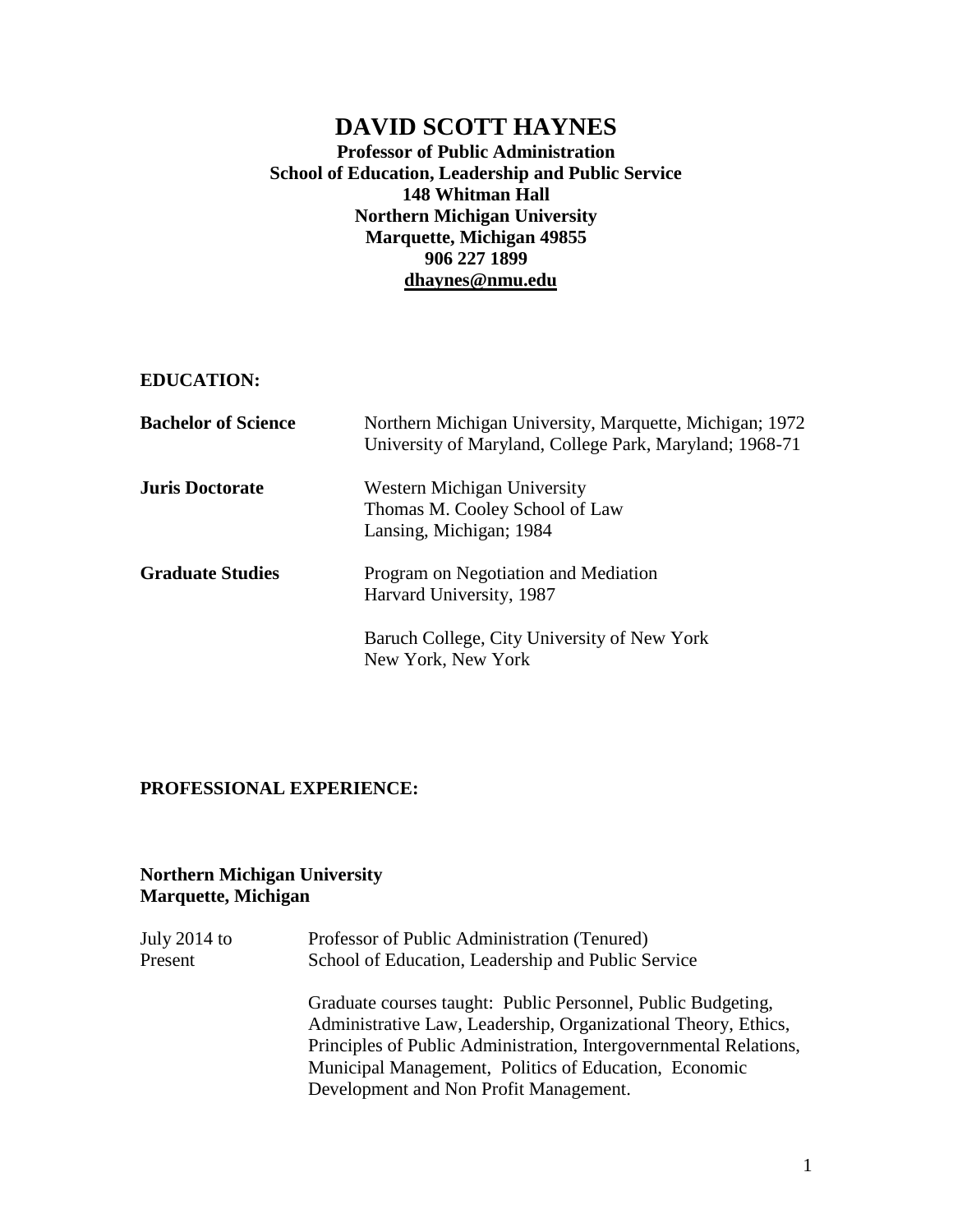| May $2012$ to<br><b>July 2014</b> | President, Northern Michigan University                                                                                                                                                                                                                                                                                                                                                                                                                                                                                |
|-----------------------------------|------------------------------------------------------------------------------------------------------------------------------------------------------------------------------------------------------------------------------------------------------------------------------------------------------------------------------------------------------------------------------------------------------------------------------------------------------------------------------------------------------------------------|
|                                   | Focused on enrollment, endowment, excellence and engagement.<br>Also led campus in developing a new brand strategy and identity.<br>Reorganized Academic Affairs Division, including the three<br>university colleges. Established the new College of Health<br>Sciences and Professional Studies. Also reorganized student<br>affairs and services and opened the Division of Enrollment<br>Management and Student Services. Led program that resulted in<br>the first academic and university wide metric dashboard. |
|                                   | Directed efforts to increase online degree offerings that resulted in<br>eight new online degrees. In 2014 completed a \$26 million<br>fundraising campaign to increase funds available for student<br>scholarships and programs. Also responsible for completion of<br>one of the six largest gifts to the university in its history. Opened a<br>new \$33 million instruction facility, Jamrich Hall—the first in a<br>decade.                                                                                       |
| January 2006 to<br>2012           | Associate Professor, Department of Political Science and Public<br>Administration<br>Director, Master of Public Administration, 2010 to 2012                                                                                                                                                                                                                                                                                                                                                                           |
|                                   | Teaching assignments in undergraduate and graduate areas,<br>specializing in Administrative Law; Regulatory Policy; American<br>Government; State and Local Government; Ethics in Public<br>Administration; Principles of Public Administration; Budgeting;<br>Intergovernmental Relations; Campaign Practicum, Special<br>Interests in American Public Policy; Judicial Process and Mexico<br>Politics and Policy.                                                                                                    |
|                                   | Member, Graduate Program Committee, Faculty Senate.                                                                                                                                                                                                                                                                                                                                                                                                                                                                    |
|                                   | Member, Honorary Degree Committee, Faculty Representative                                                                                                                                                                                                                                                                                                                                                                                                                                                              |
|                                   | Coordinator of Department's Political Science Symposiums<br>(national, state and local presenters—campus wide)                                                                                                                                                                                                                                                                                                                                                                                                         |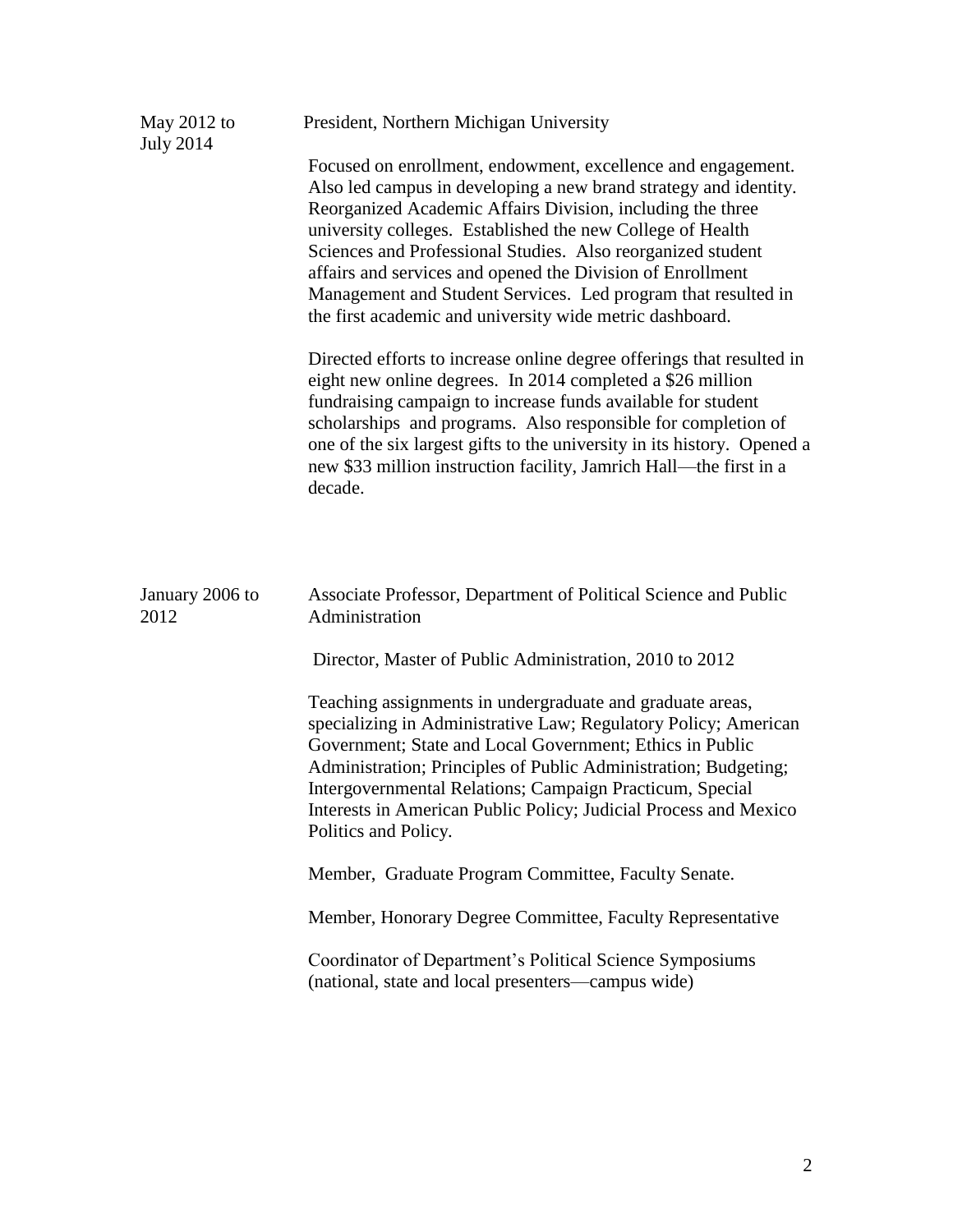Advisor to President and Board of Trustees

#### **Accomplishments:**

For over 20 years at Northern Michigan University (NMU) I have participated in nearly every aspect of institutional management. Remain involved in strategic planning, and grassroots communication plan development with diverse campus and community groups. Also directly involved in budget planning and implementation. Serve as a member of the President's six person budget planning team. Work closely with the President, Vice President for Finance, Provost, academic deans, students, administrators, department heads and faculty members to ensure high quality academic services throughout the university.

- Served five presidents and assisted with transitions during changes in administration.
- Coordinated trustee appointments with the Governor's Office and work with trustees and advise on university matters.
- Directed efforts for state appropriations for construction of academic facilities: Seaborg Science Complex; Hedgcock Student Services Facility; Reynolds Performance Hall; residence halls; faculty offices; library renovations; student recreation facility; Berry Events Center; Izzo - Mariucci Academic Learning Center; Superior Dome; and the Practical and Fine Arts Complex renovations.
- Wrote proposal and conducted successful direct solicitation for \$1 million DeVos art museum endowment. Also did direct solicitation for additional projects totaling \$1.2 million.
- Assisted in securing state funding for the United States Olympic Education Center at NMU, including approval for the establishment of a state automobile license plate to support the USOEC.
- Developed concept of email news letters to major on and off campus constituencies including corporate community, parents and alumni. Over ten thousand individuals received regular email updates and calls to action annually in support of NMU. University received national CASE award for the project.
- Assisted in the development of the Teaching, Learning and Communication (TLC) initiative that provides laptop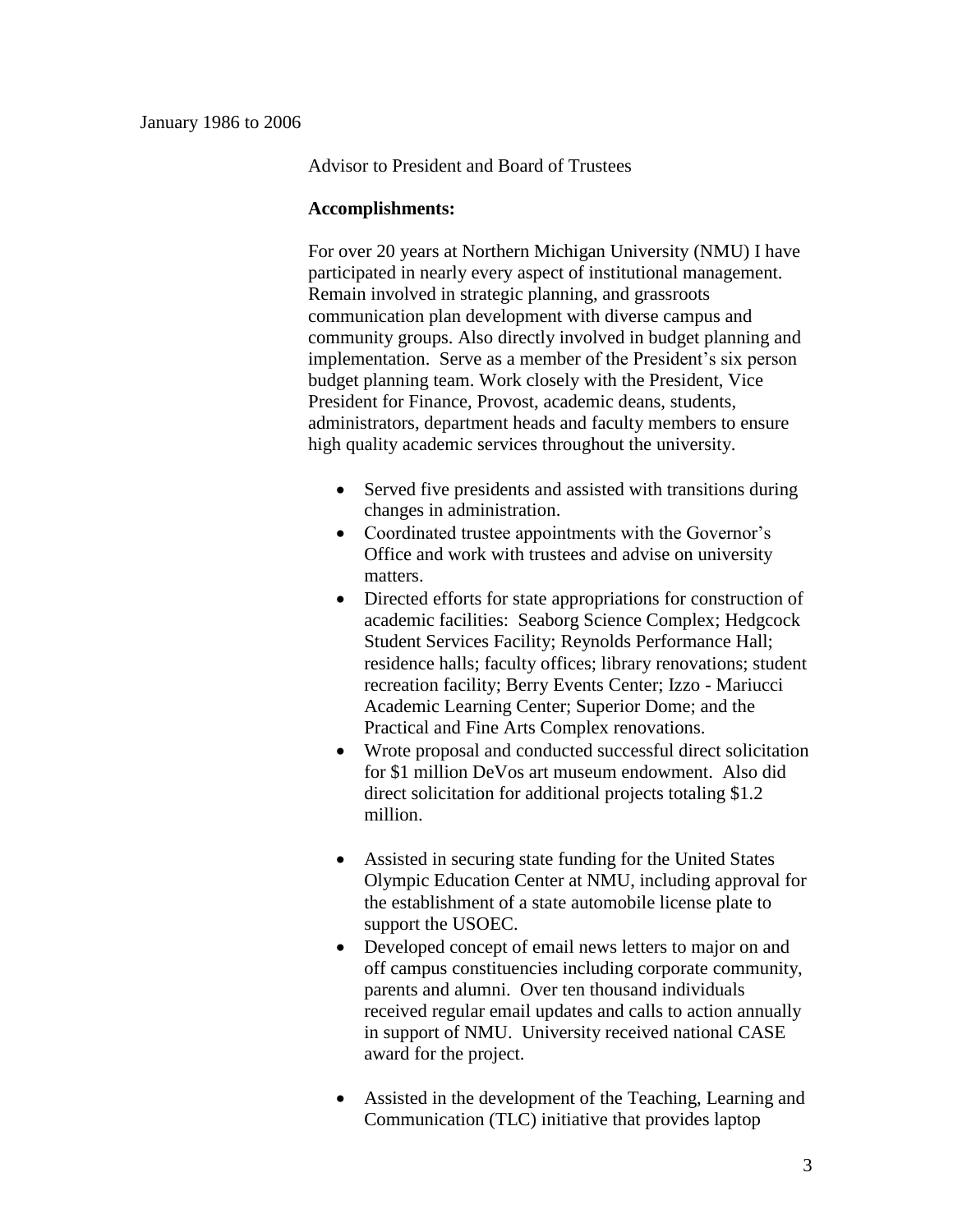computers to every student and makes NMU the largest public "ThinkPad U" in the nation. The TLC initiative transformed the teaching and learning environment by providing each student with a laptop and full support services as part of tuition. Faculty support needed to utilize the technology in a connected learning environment is provided by staff in the Center for Instructional Techno logy in Education (CITE).

- Secured annual appropriation increases in state funding, except for years of state's comprehensive budget cuts. Coordinated appropriations for NMU state aid between \$45 and \$60 million annually.
- Developed and implemented a grassroots corporate, community and alumni/donor campaign to halt major state appropriations reductions during the period from 2000 to 2006.

### **Public Square Leadership LLC Marquette, Michigan:**

January 2003 to 2006

President, Public Square Leadership LLC

Clients: Northern Michigan University, Steelcase Inc., Autocam Inc., Cascade Corporation and others. Provide public policy analysis and planning, crisis management and corporate public affairs strategic planning consulting services. Also provide corporate/community relations, governance, public relations and fundraising services to these clients.

At Steelcase Inc., I assisted in the implementation of state, corporate and education racial and gender diversity programs. Participate in development of corporate assistance to inner city K-12 schools that included corporate sponsorship of company/school building partnerships; legislative advocacy for adequate and fair funding for urban schools; and support for teacher training programs. Work on corporate relations issues with diverse community groups and on legislative issues including tax reform, health care reform job training and international trade issues at the federal level and in the states of Michigan, California, and Alabama.

Created the CEO Public Policy Roundtable, composed of 15 major corporate CEOs who meet regularly with international and national public policy leaders to discuss major policy issues. The group meets with key policy leaders including White House officials, U.S. Senators and Congressmen, Governors, state legislators and local officials.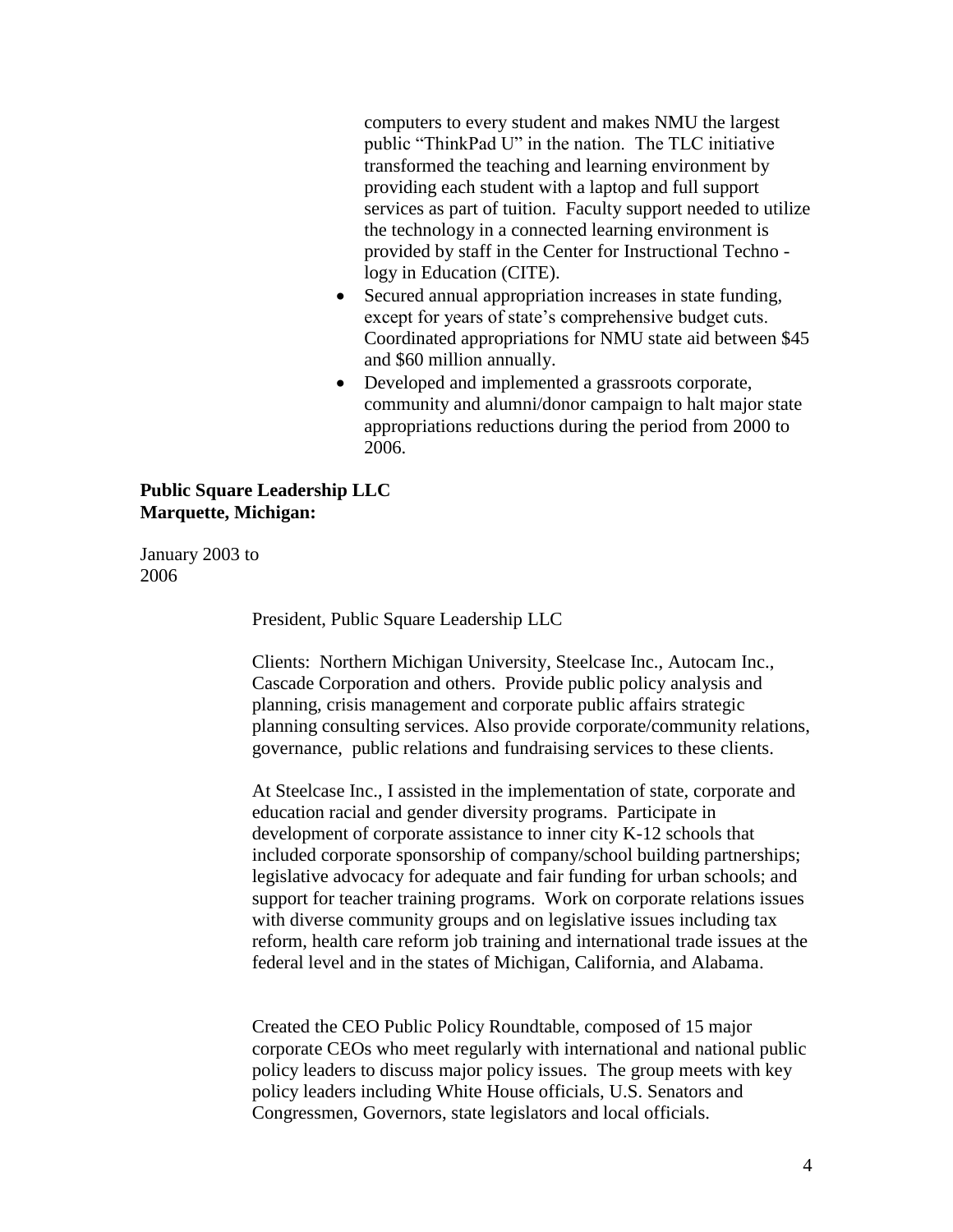At Autocam Inc. assisted with federal tax public policy issues and with state and local tax abatement issues. Assisted with several community projects directed by the Chief Executive Officer.

### **PUBLIC AFFAIRS ASSOCIATES, INC. Lansing, Michigan:**

| January 1985 to |                                               |
|-----------------|-----------------------------------------------|
| December 2002   | Partner, Public Affairs Associates Inc. (PAA) |

Served as principle partner/consultant, who guided strategic planning and program implementation for one of Michigan's largest public policy management firms. PAA represented some of the nation's most prestigious corporations, non profits and universities. Personal portfolio of clients included Northern Michigan University, EDS, General Motors, Spectrum Hospital, Van Andel Cancer Research Institute, Grand Rapids Symphony, Steelcase Inc., Priority Health Inc., Autodie Inc., Motion Picture Association of America, Grand Valley State University; University Research Coalition (University of Michigan, Michigan State University and Wayne State University); Michigan Health and Hospital Association, Council of Michigan Foundations, State Bar of Michigan, Kent County (Michigan), West Michigan Convention and Visitors Bureau (partial listing) .

#### **Accomplishments:**

- PAA rated as one of the top three lobbying firms in Michigan during successive years of ratings.
- Developed first online lobbying services in Michigan.
- Participated in major legislative efforts for educational, corporate, tax/finance, state appropriations projects and regulatory issues from 1985 until 2000.
- Involved in major court reform projects; legal profession and ethics reform efforts; sentencing guideline development; legal education reviews; and other major judicial and legal reform efforts in Michigan and federal level.
- Assisted in development of funding for cancer research in Michigan.
- Assisted in creation and implementation of a state tax credit for community foundations.
- Assisted in creation of state funding for applied research efforts at regional state universities.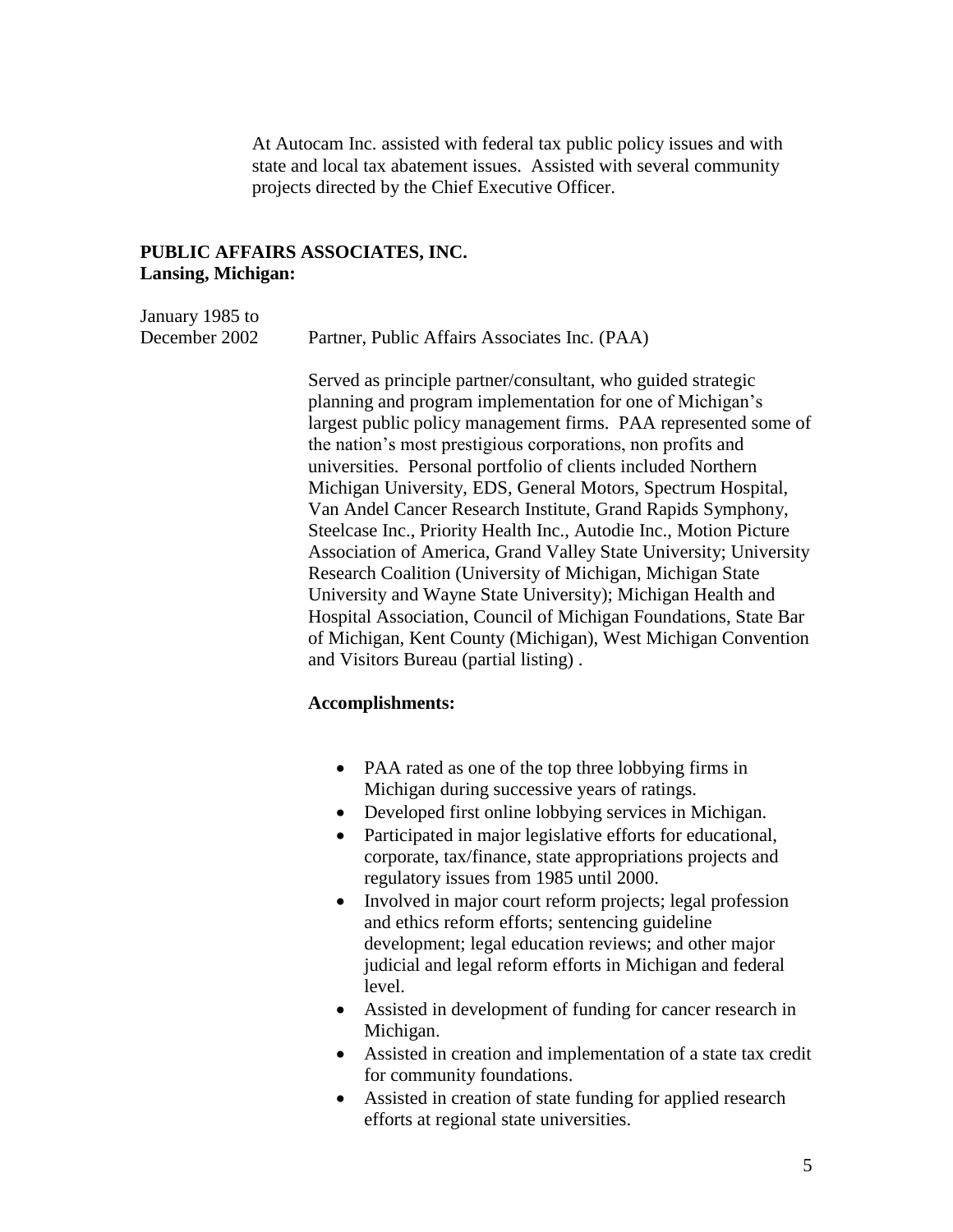- Assisted in creation and implementation of state authorization of automobile license plates for each state university.
- Directed efforts to secure state funding for Grand Rapids Convention Center, Van Andel Sports and Entertainment Arena—over \$50 million in state aid.

#### **OFFICE OF THE GOVERNOR Honorable James J. Blanchard Lansing, Michigan**

April 1983 to December 1984 State Business Ombudsman and Special Assistant to the Governor.

> Served as the Governor's principal advisor on regulatory and administrative law matters and represented him in business disputes with the state departments and agencies. Also functioned as the Governor's public spokesman on business regulatory matters. Established the Michigan Business Ombudsman Office and related programs. Served as the principal staff assistant for the creation of a multi-billion dollar job training assistance program for Michigan.

#### **Accomplishments:**

- Developed state review of major regulatory programs.
- Developed program for mediation of regulatory concerns of citizens and corporations.
- Developed and operated program for the coordination of proposed state agency regulations. Responsible for negotiations between the state agencies, the Governor, the Executive Office staff, the Attorney General and the legislature.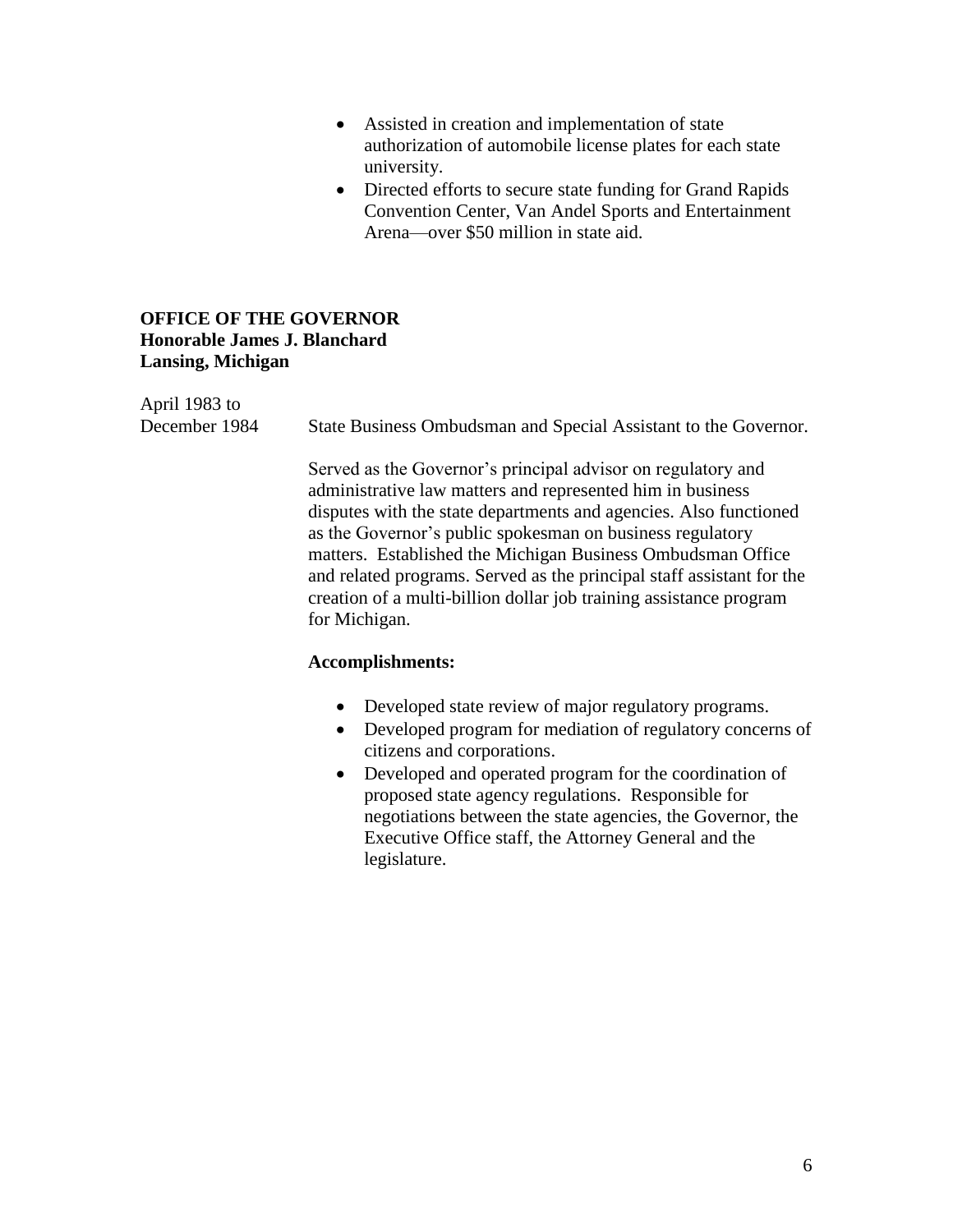## **GRAND RAPIDS JUNIOR COLELGE AND PUBLIC SCHOOLS Grand Rapids, Michigan**

| January 1979 to<br>March 1983            | Director of Government Affairs and Public Policy.                                                                                                                                                                                                                                                                                                                                            |  |
|------------------------------------------|----------------------------------------------------------------------------------------------------------------------------------------------------------------------------------------------------------------------------------------------------------------------------------------------------------------------------------------------------------------------------------------------|--|
|                                          | Directed all legislative and community activities on state funding<br>of the GRPS and Junior College. Reported directly to the GRPS<br>Superintendent and Junior College President.                                                                                                                                                                                                          |  |
|                                          | <b>Accomplishments:</b>                                                                                                                                                                                                                                                                                                                                                                      |  |
|                                          | Secured new levels of funding for school system.<br>Developed community support for school system efforts.<br>$\bullet$<br>Assisted in directly mileage campaigns that protecting<br>$\bullet$<br>existing local tax funding and expanded levels of funding.<br>Directed school system and community wide efforts against<br>$\bullet$<br>ballot proposals to limit funding to K-12 schools. |  |
| THE MICHIGAN SENATE<br>Lansing, Michigan |                                                                                                                                                                                                                                                                                                                                                                                              |  |
| January 1976 to<br>December 1978         | Office of the Senate Majority Leader;<br>Office of the Vice Chairman of Appropriations                                                                                                                                                                                                                                                                                                       |  |
|                                          | Assisted in coordination of legislative proposals and appropriation<br>bills. Worked in areas of K-12 funding, higher education,<br>transportation and corporate policy.                                                                                                                                                                                                                     |  |
|                                          | Developed and directed the Michigan Education Seminars which<br>enabled regular dialog between legislators, legislative staff,<br>education administrators and policy makers. Provided educational<br>seminars and training for legislators and staff on pertinent<br>educational issues at the federal and state level.                                                                     |  |
|                                          | <b>Accomplishments:</b>                                                                                                                                                                                                                                                                                                                                                                      |  |
|                                          | Assisted in the passage of legislation and appropriation<br>$\bullet$<br>bills that impacted the K-12 education system, higher<br>education and human services.<br>Assisted in the passage of legislation in the areas of<br>transportation; open meetings act; freedom of information                                                                                                       |  |

and other major reform legislation.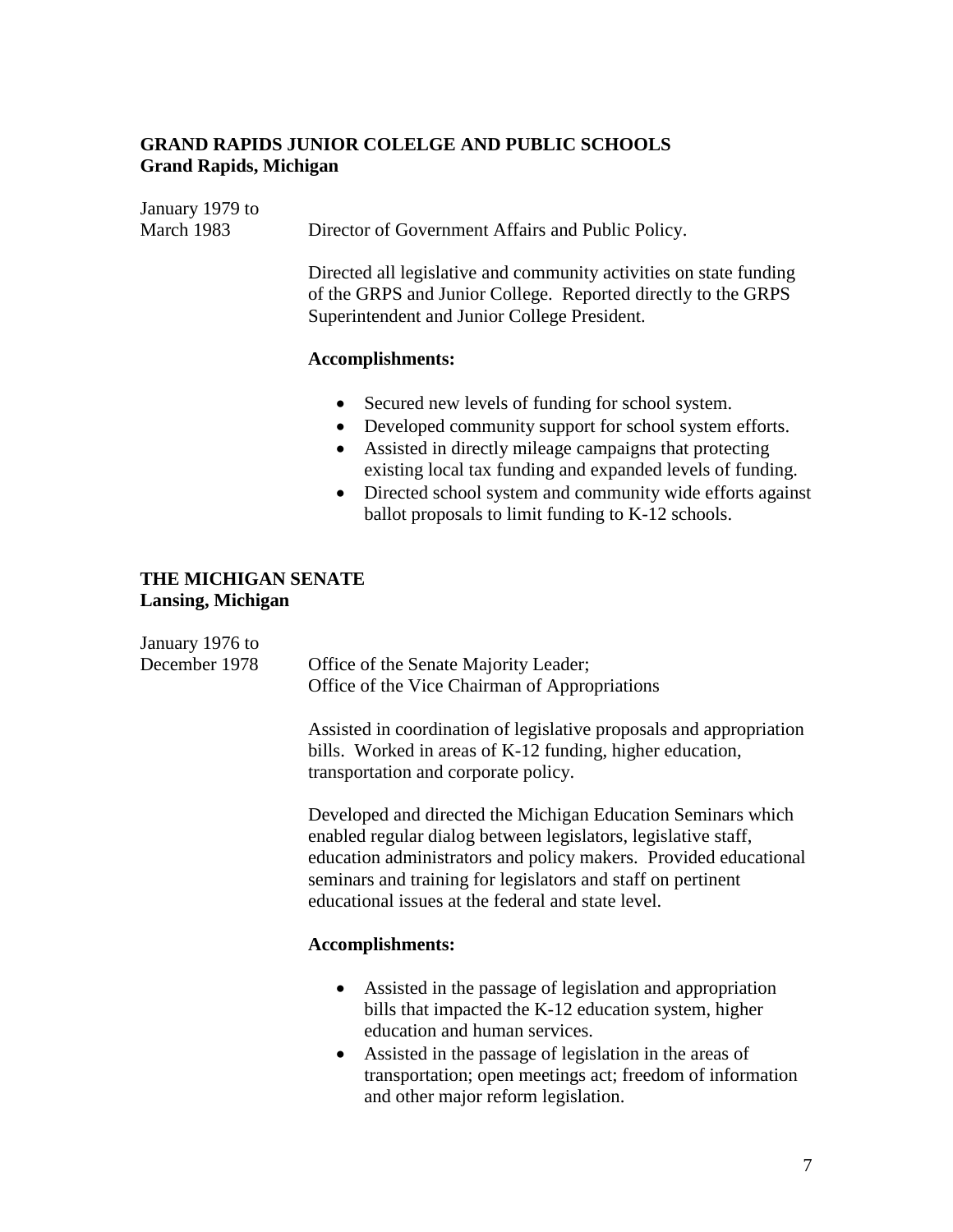#### **LUTHERAN MEDICAL CENTER Brooklyn, New York**

| January 1973 to |                                                                                                                                                                                                   |
|-----------------|---------------------------------------------------------------------------------------------------------------------------------------------------------------------------------------------------|
| December 1975   | Director of Senior Citizen Housing and Programs                                                                                                                                                   |
|                 | <b>Assistant Director of Community Development/Relations</b>                                                                                                                                      |
|                 | Implemented programs for senior citizen education and advocacy.<br>Provided health education to consumers. Created inner city<br>housing for minority ownership. Developed senior citizen housing |
|                 | concepts for southern Brooklyn community.                                                                                                                                                         |
|                 | <b>Accomplishments:</b>                                                                                                                                                                           |
|                 | Responsible for the community support and development<br>$\bullet$<br>of senior citizen housing.                                                                                                  |

- Directed planning and construction of two 22-story senior citizen housing towers.
- Developed health and education programs for residents.
- Coordinated local, state and federal government support for the senior citizen housing towers.

#### **NATIONAL AND COMMUNITY SERVICE:**

## **United States Air Force**

1965-69, Honorable Discharge

## **Marquette Economic Club**

Board of Directors

**University Preparatory Academy—Grand Rapids** Board of Education

**Aquinas College, Grand Rapids, Michigan** Board of Trustees

**Grand Rapids Art Museum** Board of Trustees Board Member for \$75 million Capital Campaign

**Mercy Respite Corporation, Grand Rapids, Michigan** Board of Trustees Chairman

**Grand Action Corporation, Grand Rapids, Michigan** Board of Trustees Executive Committee